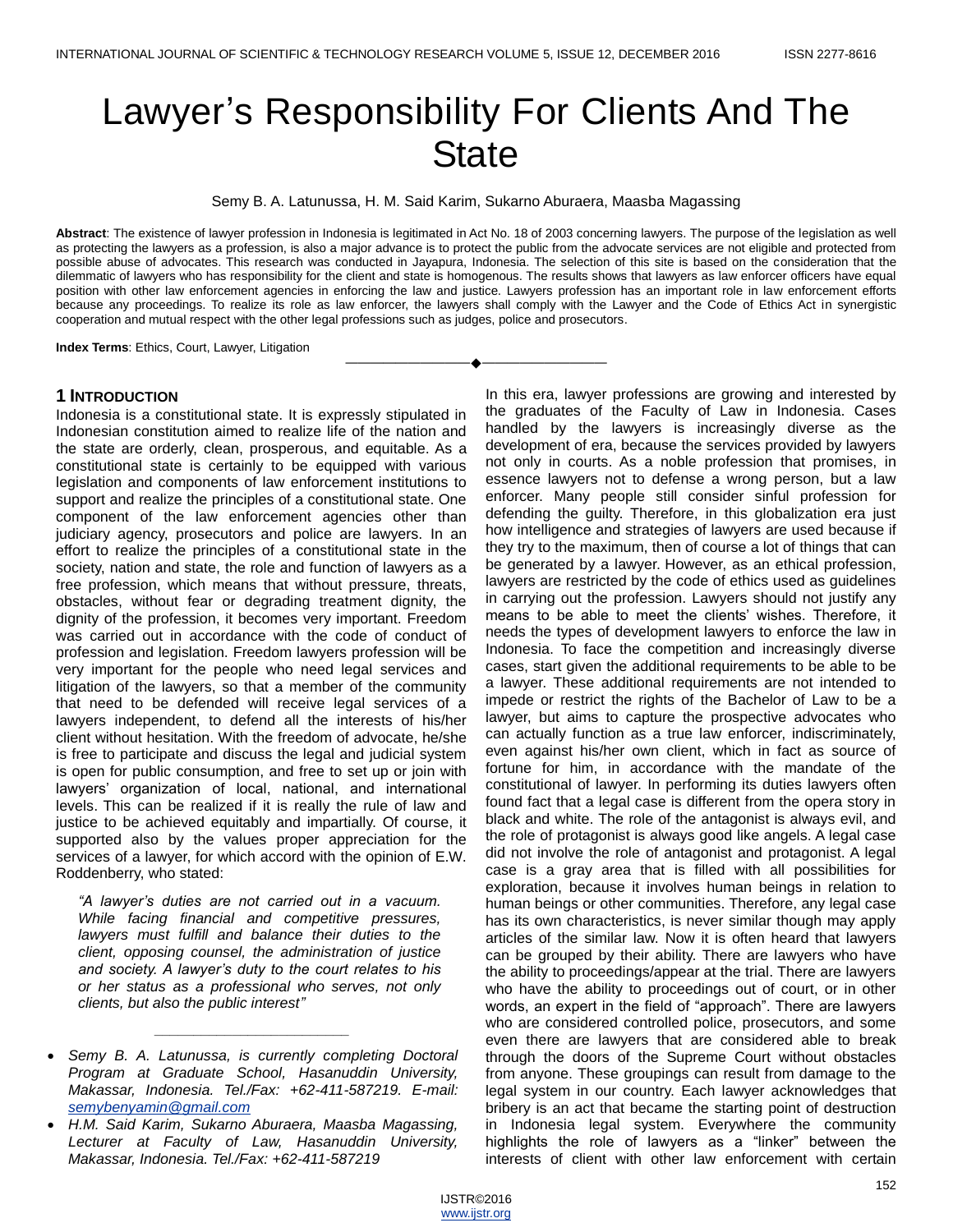authorities. In the handling of criminal cases, for example, in fact lawyers have no any authority to the force attempts to defend his/her client. This is compounded and exacerbated by a "*power oriented*" is always conducted by police or prosecutors in handling a case by ignoring the rights of suspects. Similarly, for some specific cases that have been entered into the trial step, the lawyers are cooperate with prosecutors and judges to see gap that can be changed in such a way for the clients' interests. One way is now often done is deliberately interpret the meaning and application of the basic reasons of criminal eraser. In the criminal law, there are several reasons that can be used as the basis for the judge not to sentence/criminal to the perpetrators or defendant submitted to the court. The question, whether such action of lawyers as wrong thing? As a religious person and understand the law, of course we can answer them. But as people who are in a system that is so disturbed, it is quite difficult for lawyers to unravel this. The result emerges gaps and issues regarding how should lawyers' responsibilities be impartial between the interests of client and state in the context of law enforcement in Indonesia.

### **2. METHOD OF THE RESEARCH**

Meyer and Greenwood confirms that research is a common approach towards the phenomenon that has been selected by the researchers. Referring to the opinion, then to find factual information in order to obtain the data in order to justify the state and depicts a reality, the description of research method used is more emphasis on the type of descriptive analytical research. For the sake of it, in order to collect data to answer the problem in this research, needed an approach that can be used to obtain the data, namely through library-research or normative research to provide scientific information on the problem to be investigated, the results can be used to answer the demands of assessment and analysis. Besides the normative research, in order to obtain accurate data is also necessary field research or *action research*. In normative research, an approach used is *statute-* and *historical approach*. Statute approach is done by examining all laws and regulations relevant to the legal issues to be handled. And the historical approach is done by examining the background of what is studied and the development of law/regulation regarding the issues. This research was conducted in Jayapura, Indonesia. The selection of this site is based on the consideration that the dilemmatic of lawyers who has responsibility for the client and state is homogenous, where the dilemmatic role faced by lawyers throughout Indonesia has similar characters.

# **3. RESULTS AND DISCUSSION**

### **3.1 The Role of Lawyers for Handling and Fighting for Client Interests**

Lawyers are parties that involved in law as a profession to defend and assist and consultants for those in need. Profession is essentially permanent job and tangible works of service that is performed by the mastery and application of knowledge in different disciplines whose development is lived as a vocation and its implementation is tied to certain values are based on the spirit of devotion to fellow human beings for the sake of public interest and is rooted in respect and efforts to uphold human dignity. The relationship between the carrier of profession with a client or patient is a personal relationship,

the relationship between the subjects of the supporting values that are horizontal, between two parties are formally similar in juridical position. However, the substance of relationship between the carrier of profession and their clients or patients, in socio-psychological, there is an imbalance. He carrier of profession has authority and conduct professional authority fort his/her client that relies on superior technical competence. Clients do not have the technical competence or is not in a position to assess objectively the implementation of a technical competence of profession carrier that requested his/her professional services. Therefore, the client is in a position no other choice but to trust the related professions carrier. Clients must trust that the carrier of profession will provide professional services in quality and dignity and will not abuse the situation, but with dignity. And, with dignity would direct the entire knowledge and expertise in performing their professional services. Therefore, with respect to the values and interests involved in it, then the carrier of profession demands that the carrier of profession in carrying out their professional services is lived with certain ethical attitude. The carrier of profession is called *professional ethics*. Nevertheless, in its implementation, the position and ideal role of lawyers is not necessarily done perfectly. In sociological, the position or status is certain position in the social structure, which may be high, moderate or low. These positions actually have a place, whose contents are the rights and obligations of certain obligation. The rights and obligations are role. A certain role can be translated into the following: 1) ideal role; 2) expected role; 3) perceived role; 4) actual role. The actual role is conducted can also called "*role performance*" or "*role playing*". Thus, it can be understood that the ideal role should come from other parties, while perceived and actual roles should come from themselves. The results showed that the ideal role of lawyers is known very well and always revealed by the lawyers themselves as respondent. Similarly, the legal professions are police, judges and prosecutors. Meanwhile, a number of justice-seekers have quite different views according to their experience with the lawyer who had helped handle their legal matters. In quantitative above glance shows that even in ideal and mandated by legislation to be the ideal role of lawyers in addressing and fighting for the client's interests by upholding truth and justice of law and according to the code of ethics of lawyers, but in fact, the public perception of law on that role shows that the role of an advocate is ideal not seem implementation in practice of the work of lawyers. In quantitative, the perception appears in the graph below:



#### *Graph 1. Average percentage of ideal role of lawyers in relations with clients*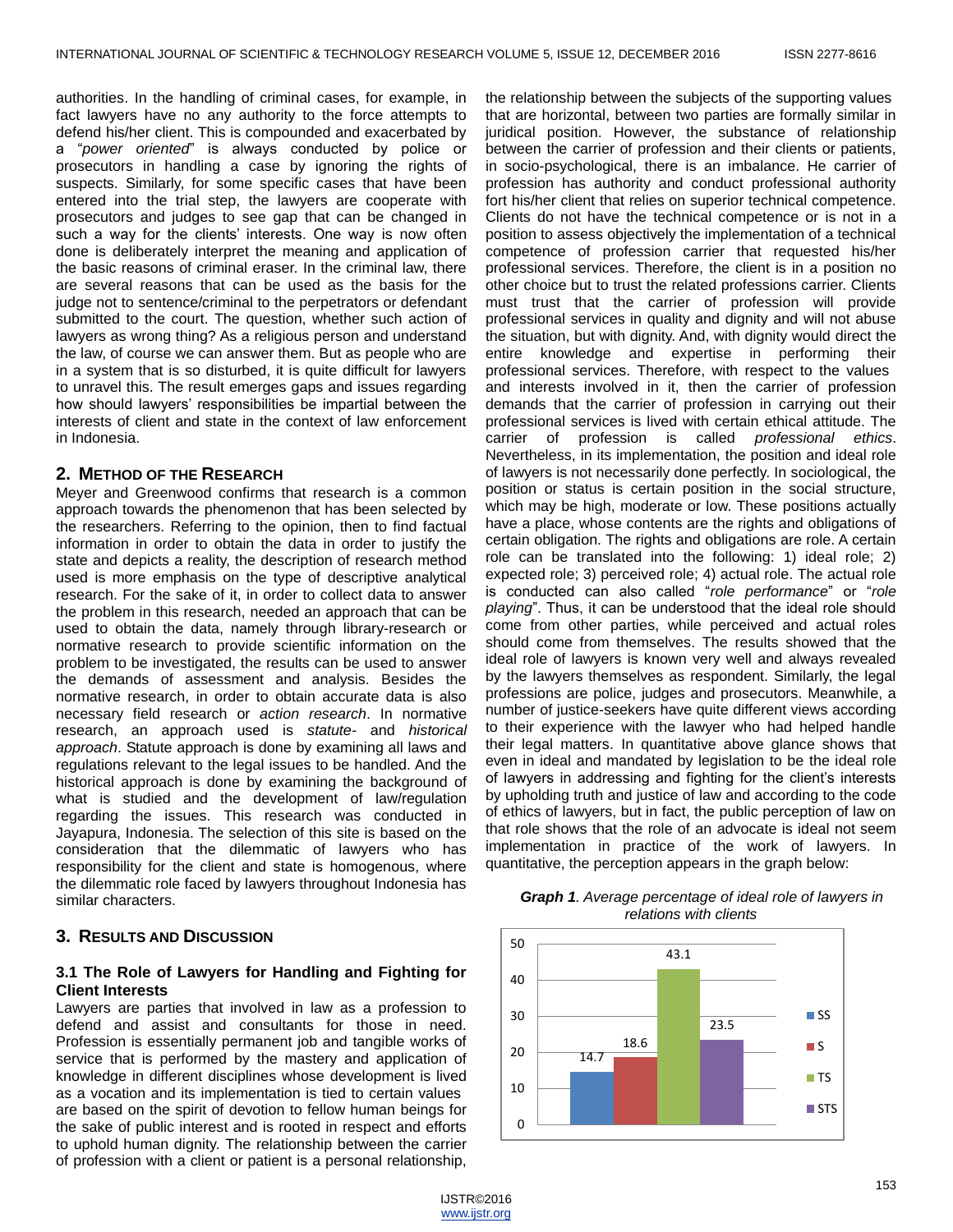Graph 1 above shows that most respondents i.e public and law enforcers itself, 43.1% disagree and 23.5% strongly disagree that lawyers in the ideal role of lawyers in relation to the fight for the clients' interests. Only a small portion that is 18.6% agreed and 14.7% strongly agree. The description of actual role of lawyers needs to be elaborated. Notwithstanding, the information about the actual role is not easily obtained if only with a questionnaire and interviews with respondents, especially those who work in the legal field. But it is possible also that the lawyers also have anxiety about the discrepancies between the ideal with the factual in the implementation of tasks of their profession. Therefore, this section provides a qualitative description of the actual role of lawyers in relation to the fight for the clients' interests. *Kompas* daily, on 16 February 2010 ago, wrote a number of factual things especially criticism related to the actual role of lawyers in Indonesia with a provocative title: *Questioning Lawyer, Black, Stupid and White*. According to the report, a small portion of lawyers seem too loyal to his/her client, so that whatever the particulars of client are always right. The lawyers did not bother whether his/her client as top bandits, conglomerate with trillions of rupiah of state money, anyway defended desperately. Lawyers always come up with a million arguments, why he defended conglomerates who stole trillions of rupiah of state money. Advocates have always said, a good lawyer, may not refuse a request justice-seeker. Clients comes, though it bears the stamp of corruptor, remain to be presumed innocent until a verdict which has permanent legal force. A community leader who met the researchers revealed his anxiety:

*As ordinary people, I often wondered why the lawyers were usually defended his/her client only when it was obvious that his/her client, especially officials who exposed corruption problems. Certainly, the corruption Eradication Commission has evidence, meaning there was a strong indication that the official exposed cases of corruption that hurt people. But the lawyers when talking especially in the media, trying to build opinion that their client was innocent. I appreciate their profession, but they should also use their conscience. Not such a good thing into a public spectacle.*

From this appear satire among lawyers itself, forward undaunted defense who pay. If there are press wrote too negative about his/her clients, lawyers can be by royal send a summation, as well as the right of reply were impressed presses, and so on. Of course, not all lawyers behave like that. There are still many lawyers, who are willing to live a mediocre, defend the needy and the oppressed. There are still many lawyers' greater emphasis *prodeo* than cases that bring billions of rupiah into their pockets. However, although the number of "good" lawyers is quite a lot, but their existence is truly immersed by the presence of lawyers who emphasize economic factors, the victory of case, and a luxurious lifestyle. Lawyers who emphasize economic factors, although the amount is very small, but because it was on the stage, and case that are held generally is a very interesting case of public attention, then he looked dominant. Like this causing a stigma about lawyers appear in black and white. Lawyers who deadly conscience, defending officers/former state officials are corrupt, or conglomerate, and then pretending to be sick, or fled into hiding abroad, known as black lawyer. Lawyers of this

type also are using all resources and efforts to win the case. Of course, efforts to pay bribes to judges, prosecutors, police, or anyone who could potentially decisive victory of cases handled, will do. Even if these lawyers are reluctant to intervene alone, he would close his/her eyes when his/her client approached the police, prosecutors or judges. As for the stigma to the white lawyers are lawyers who spent almost all his/her time to defend the oppressed, the marginalized are difficult to find space for justice. These white lawyers are often ridiculed by the term "nerd" because they do not know the bribery affair, do not know how the opponents' strategy won the case. White lawyers only emphasize his/her defense on legislation, or the lessons gained in college. The phenomenon of black and white lawyers has been suggested critically by a lawyer Amir Syamsuddin, in a discussion about the world of lawyers in a law firm office in Central Jakarta last week (in Kompas, February 6, 2010). Amir said the lawyer, now it was in a very difficult situation. If the lawyer defending criminal and civil cases, and always more triumph, it could appear cap that this lawyer as black lawyer. Therefore, it merely won. Can arise unexpectedly, he flirted with prosecutors and judges, so that the client wins. Could arise suspicion, he or his client bribe prosecutors and judges so as to win. The way out for this phenomenon is the enforcement of the code of ethics. If every lawyer has ethics and professionalism that every lawyer will not get caught up in the affairs of bribery, let alone the name of the judicial mafia. To eliminating bribery, is actually very simple. When all lawyers and client stop all of bribery, the judiciary is certainly clean. Cross-chaos and especially various "tensions" in the actual role of lawyers are not only in terms of the role of defending the interests of the client as a form of legal services that bring fee or payment. In terms of defending clients free or *pro bono* also has a number of dynamics that is not easy. Equality in the law and the right to be defended, the lawyer is a human right that should be guaranteed in order to achieve social justice, as well as one way of fighting poverty, especially in the field of law. In reality, not all citizens have the ability to use the services of lawyers or legal counsel to defend their interests in obtaining justice. This is because most members of Indonesian people are still living below the poverty and their lack of knowledge of the law, and coupled with low culture and the level of public awareness. The implementation of legal assistance is necessary to ensure and realize equality in the law for everyone, especially for poor. It is also intended to create the principle of "*fair trial*" in which legal assistance is carried out by a lawyer in effort to resolve a case, both from the stage of investigation and the trial process, is very important in order to ensure the process of law in accordance with existing rules, especially again when he/she represents his/her clients in court proceedings to provide legal arguments to defend his /her client. But in the implementation of a free legal assistance given by the lawyers is not easy to do, many constraints faced by the lawyers when they provide legal assistance. There are some constraints experienced by the lawyers in handling the case of *pro-bono* that preventing them that the constraint often encountered when providing free legal assistance is less funds, where it is due to the economic conditions of clients that are not able and causing the lawyers who handles his/her case must be willing not receive fees/transport of clients, even he/she must be willing also issued his/her own money to pay the case. This occurs because the cost of *prodeo* in a criminal case provided by the government in the District Court on average only Rp. 750.000,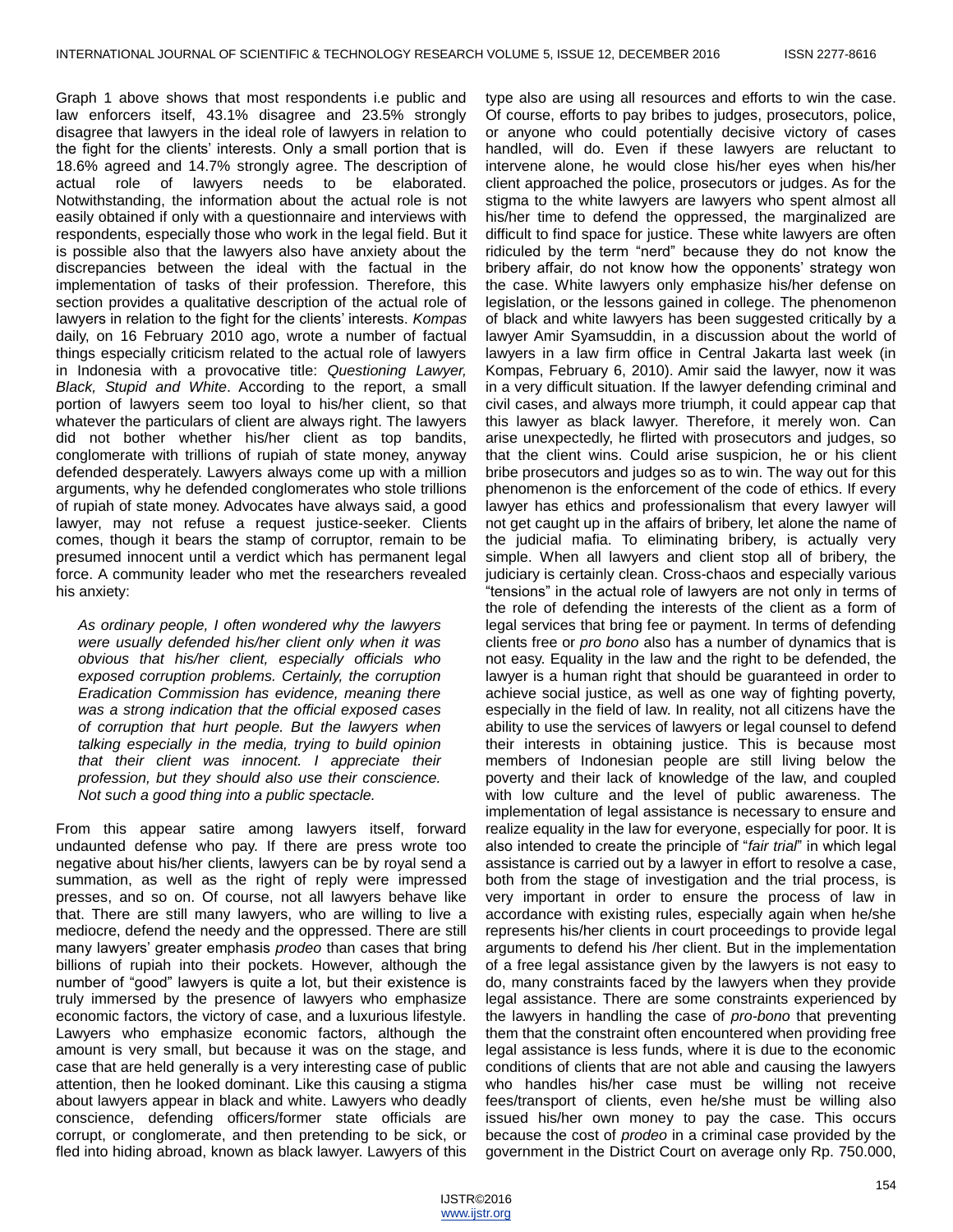- per case are often not up to people in need. In short, the actual role of the lawyers in fighting the client can be formulated as follows: that in the context of providing legal services, lawyers fight for the client interests with paid by the client, hence the lawyers is very concerned with the clients' interests and even still trying to defend his/her client although according to public opinion his/her client was guilty and betraying the public (e.g corruption cases). This is done for the same reason with the ideal that for the sake of professionalism and respect to the profession of lawyers. Meanwhile, in the context of providing legal assistance *pro bono*, the role of lawyers dealing with the court system in particular and legal system in general that provides limited access to lawyers with *pro bono* motivation.

#### **3.2 The Role of Advocates in Order to Conduct State Duty as Law Enforcer**

The provisions of Article 5, paragraph (1) on lawyer legislation that the status of lawyers as law enforcer having equal position with other law enforcer agencies in an effort to enforce the law and justice. Therefore, in addition to meaningful as a profession, but in essence advocates status is law enforcer. Article 5 paragraph (2) also elaborates the status and authority as of lawyer as law enforcer which equal to other laws enforcer. That way, the advocate profession has an important role in law enforcement efforts because any proceedings, whether criminal, civil, administrative, and even the state administration, always involves the advocate profession. That role is executed or not depending on the profession of lawyer and lawyers organizations that have guaranteed the independence and freedom in the Lawyer Law. Both juridical and sociological, the lawyers have a very large role in law enforcement. Ideally, the role of law enforcement is governed by Lawyer law and ethically by the Code of Ethics of Lawyer. Nevertheless, idealism role is not exactly can be implemented in practice and legal assistance services by the lawyers. Therefore, we need an idea of the actual role of the lawyers. Lawyers profession as a very noble profession and its role is so broad, because it is not limited only in the field of litigation or proceedings in court, but play a role in all sectors of society, nation and state, because the legal system does not only work in an environment element of formal law enforcement alone but to penetrate all sectors of society and the state, because we know that the law is everywhere and manages all aspects of our lives. Therefore, the role of lawyers in their efforts to realize the principles of law in the society and state cannot be ignored or underestimated. Lawyers are guardian of the lives of the state's constitution. In sociological, the problematic of lawyers in the middle of the community. Indisputable fact that lawyers are needed by the community, especially people who stumble lawsuits. But there are also some people considered that the existence of lawyers in the law enforcement system is not required, this negative study is not independent of the lunge of a lawyer himself who sometimes carry out their duties and functions as law enforcement officers are not in line with expectations and the most unfortunate is the fraction advocate be part of the judicial mafia. Lawyers position in the law enforcement system as law enforcer and honorable profession. In carrying out her/his functions and duties the lawyers should be completed by the authority as well as other law enforcement agencies such as police, prosecutors and judge. The authority of lawyers in the law enforcement system is essential in order to maintain independence in her/his

profession and also avoid any arbitrariness committed by other law enforcement. Law enforcer officials such as judges, prosecutors and police in carrying out his/her duties and functions are given authority but lawyers in their profession are not. Given this reality it is necessary to grant authority to the lawyers. The authority is required in addition to creating alignment among law enforcer officials as well as to avoid multiple interpretations among other law enforcer officials and lawyers among themselves associated with authority. While Act No. 18/2003 does not regulate the authority of lawyers in carrying out her/his functions and duties as law enforcement officers. Thus, void of legal norms relating to the authority of the lawyers. Need to be known that the profession of lawyers is a state organ that performs the function of the state. Thus, lawyer profession is similar the police, judiciary as a state organ and perform states' function. The difference is the lawyers as a private institution that serves the public, while the police, judiciary and justice as a public institution. If lawyers in exercise their functions and duties given authority in his/her status as law enforcer officers, the parallelism with the other law enforcement officers. With the alignment, will create a balance in order to create a system that better law enforcement. A description of the role of lawyers in law enforcement as well as other independent legal professionals at the top shows at least three ideals that must be done by the lawyers to assist law enforcement that contributes to creating the justice system are clean, dignified and professional, working with good and healthy for the sake of the law, willing to represent clients at all stages of the legal process so that quality and play a role in educating and civilizing laws for the general public. Based on the description above, the perception of ideal role of the lawyers as law enforcement is quantitatively expressed by the respondents to this study. In general, the description of respondents to the ideal role of lawyers as law enforcement can be seen in Graph 2 that encapsulates all of the quantitative data on the role of lawyers.



*Graph 2. Average ideal role of lawyers as law enforcer* 

Graph 2 illustrates that most respondents 36.4% disagree and 14.8% strongly disagree that lawyers have an ideal role as law enforcement is concerned with the enforcement of applicable state law. Meanwhile, 25% agreed and 21.6% strongly agree. This data shows more doubts of respondent on the implementation of lawyers for the role of law enforcement in the practice of law in Indonesia compared to the number of those who do not doubt the ideal role of the lawyers. Various quantitative data demonstrates that the ideal role of lawyers as legal enforcer is governed by Lawyer and Code of Ethic Act in